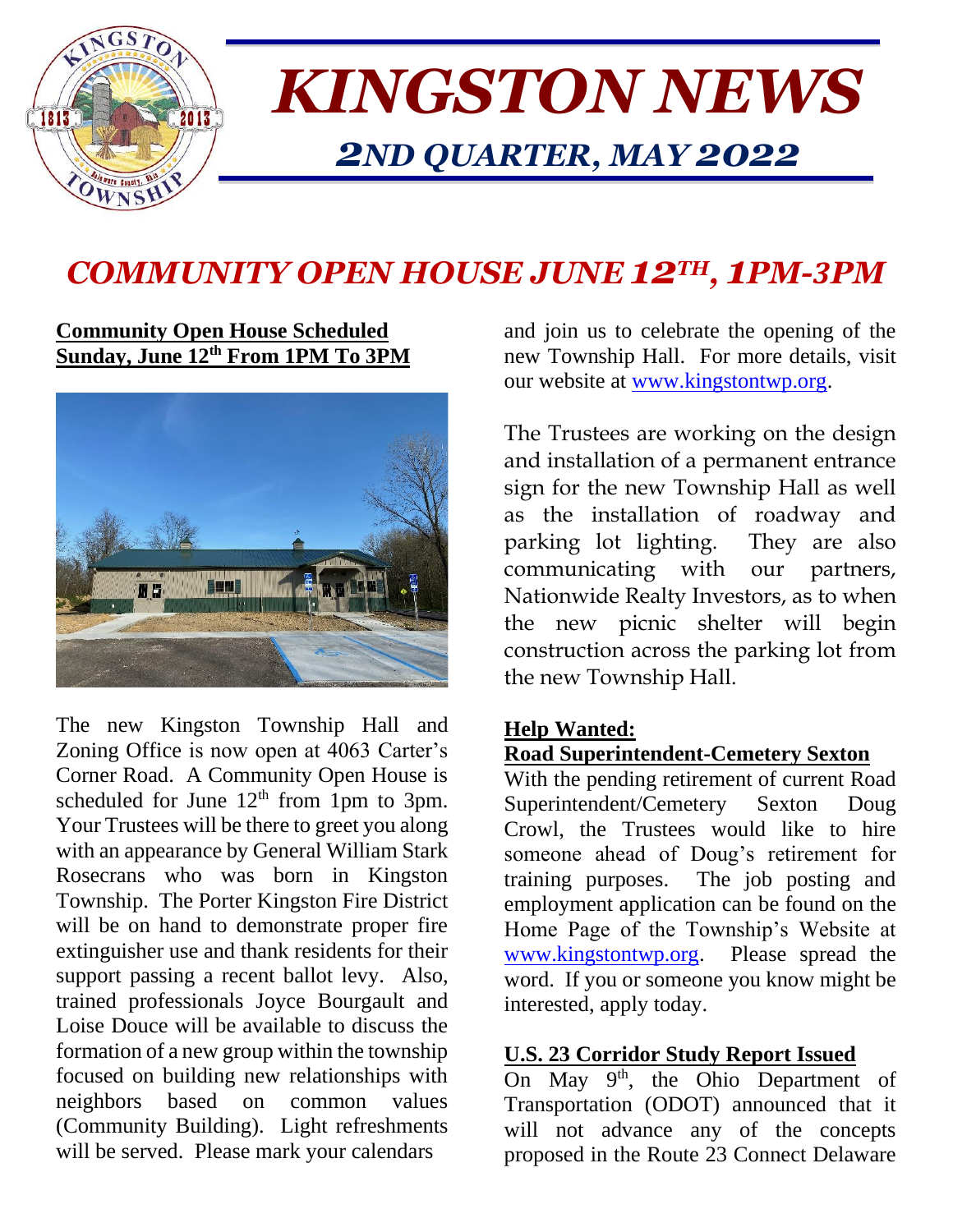Regional Connection Study. After comparing the expected benefits of each concept with the costs, "ODOT determined that none of the concepts could be reasonably implemented in the immediate future". Rural neighbors packed public comment sessions, used the comment feedback portal, and placed signs in farm fields expressing plan opposition through valuable farm ground. ODOT plans to reach out to stakeholders in the coming months to discuss transportation concerns and priorities along U.S. 23 corridor in more detail.

#### **Delaware General Health District Provides Furniture**

The Trustees would like to thank Health Commissioner Sheila Hiddleson, the Board, and the staff of the Health District for providing numerous high-quality tables, chairs, and desk units to help furnish the new Township Hall! The furniture will serve the needs of the township for many years to come, and the donation is sincerely appreciated.

#### **Blue Church Bell Clapper Donated**

The Trustees would also like to thank Joyce and Robert Sietz for donating the clapper for the bell from the old Blue Church to the township. For those not familiar, the church once stood at the corner of State Route 521 and Blue Church Road, and today the bell can be found displayed in the Blue Church Cemetery.

## **ZONING REPORT**

#### **Permits**

For the months of February through April, the following zoning permits were approved:

- 3 New Build Homes
- 2 Accessory Structures
- 1 Deck
- 2 Pools W/Deck
- 3 Agricultural Exemptions
- 3 Lot Splits
- 1 BZA Hearing Held

Please remember to contact the Zoning Office before starting construction of any new structures or improvement/expansion of an existing structure.

## **Resident Survey Coming**

Within the next several weeks, the Zoning Commission will be mailing postcards to all residents of Kingston Township asking for your opinion on what you like and dislike about living in the township and what you want the township to look like in the future. The opinion of each resident is important as the Zoning Commission continues work to update the Township's Comprehensive Plan. Go to [www.kingstontwp.org](http://www.kingstontwp.org/) for more information.

### **Board Vacancies**

The Kingston Township Board of Trustees will be filling an **Alternate** vacancy on the **Board of Zoning Appeals** and **Zoning Commission** which both run through December 2025. Both vacancies are posted in the Township Website under the Special Notices tab. Contact the Zoning Office with any questions or interest.

## **ROADS & CEMETERIES**

### **Since The Last Newsletter**

For the months of February through April, 1 driveway permit was issued, and 1 dead deer struck by a motor vehicle was removed from the Township road right of way. There were 4 plots sold in the Blue Church Cemetery, and there was 1 interment. 44 tons of salt were applied to the township roadways in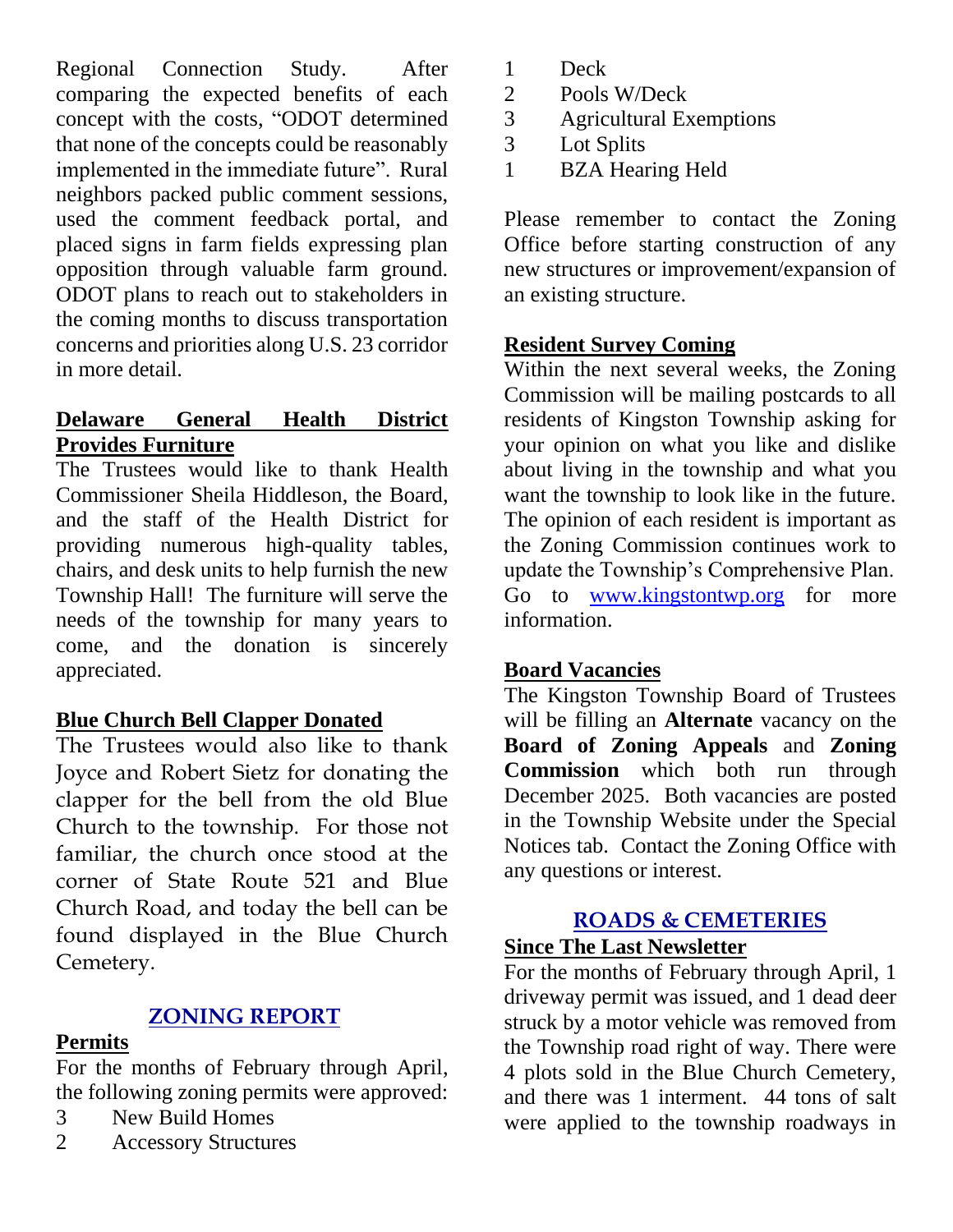February to ensure safety during snow and ice conditions.

Roadwork planned for this summer focuses on rehabilitation of Rosecrans Road from State Route 61 west to Carter's Corner. The work will include 1,000 feet of edge milling and repair, some berming, and a chip and seal application. Ditch cleaning and a soft spot repair on the west end of the road will be completed ahead of the rehabilitation work.

Crack sealing has already been completed on Rosecrans Road and roadways within Northstar. A culvert will be replaced, and the ditch cleaned on a section of Beacom Road.

Major work will occur on Wilson Road between State Route 61 and Carter's Corner Road after July  $1<sup>st</sup>$  in cooperation with the Delaware County Engineer using funding from an Ohio Public Works Commission (OPWC) Grant. The work includes road leveling and application of new asphalt. One culvert has already been replaced west of Blue Church Road and another east of Blue Church Road is slated for replacement before the major roadwork begins.

Two Petition Ditch Projects have been approved by the Delaware County Commissioners on Todd Street Road including the Ribov and Kingston 2 Petitions. As part of the Kingston 2 project, Kingston Township will install a new culvert under Todd Street Road to return the normal flow of water from north to south. As a benefited party in both projects, the Township will pay an assessment along with other property owners.

Looking ahead to 2023, the Trustees, in cooperation with the Delaware County Engineer, will seek funding to resurface Twigg-Hupp Road through another OPWC Grant.

As you are driving the roadways within Kingston Township and see damage to the pavement, signs, or guardrails, please report the damage to Road Superintendent Doug Crowl by calling 740-815-8427. We need your help to ensure that our roadways remain safe.

#### **PORTER KINGSTON FIRE DISTRICT Thank You From The Fire District**

Chief Thompson and all the Firefighters at the District would like to thank all the Kingston and Porter Township residents who voted in support of the new 2.5 mil additional levy! The final vote count was 68% for the levy and 32% against. With the passage, an existing 2.5 mil levy from 1989 will be removed. The approved levy puts the District in a position to replace outdated vehicles and equipment and conservatively add future staff and facilities as both Porter and Kingston Townships grow.

#### **Engine 381 Refurbishment**

Last fall Engine 381 was sent to Pierce Midwest Regional Refurbishment Center in Weyauwega, Wisconsin for frame rail replacement and other repairs. The total cost of the work will be approximately \$142,700. The frame rail and other repairs have been completed, and the unit is being reassembled for return to the District mid-summer.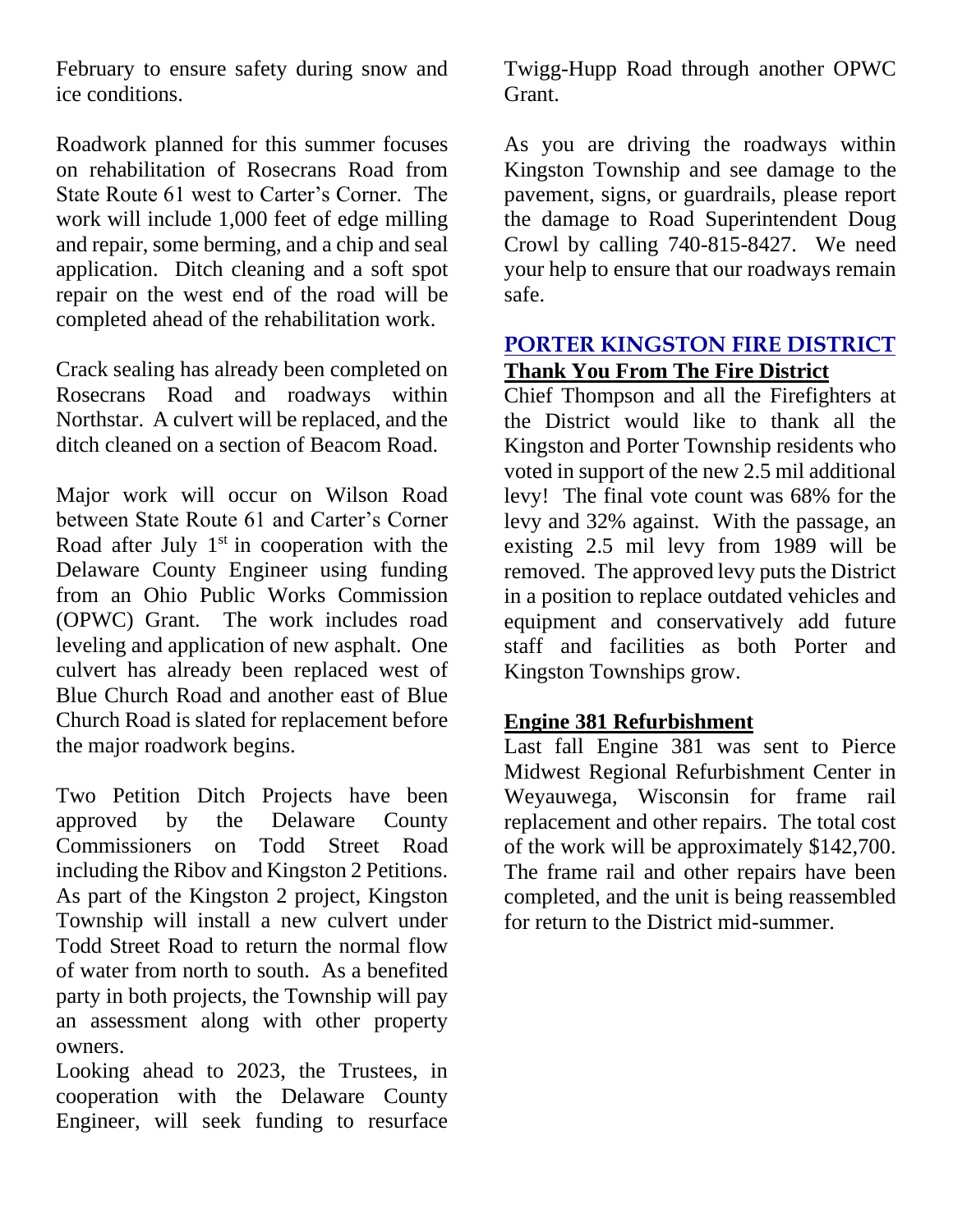

#### **House Burn Training**

On May  $7<sup>th</sup>$ , members of the Porter Kingston Fire District and students at the Delaware Area Career Center participated in live fire training by burning an existing house on Blue Church Road. Through the day, a variety of fire training scenarios were completed to help participants prepare for future structure fires they might encounter. The training participants included 11 District personnel along with 25 students and 12 live fire instructors from the Career Center. When all training was complete, the entire structure was burned down monitored by District firefighters.



## **AED Unit For New Township Hall**

An AED Defibrillator Unit will be placed by the Fire District in the new Kingston Township Hall. The \$2, 410 unit will be housed in an alarmed wall mount cabinet and will be inspected and maintained by the District annually. The Lifepak 1000 is the same unit that is carried on District emergency response equipment. The placement of the unit for public safety is sincerely appreciated by the Trustees!

## **Donate A Fan Campaign**

The Delaware County EMA is collecting new fans again this year to benefit People in Need, Inc. of Delaware County. All fans collected will go to Delaware County residents that are served by People in Need. Fan donations will be accepted at all EMS and Fire Stations between 8am and 7pm including our own Porter Kingston Fire District. For folks without the benefit of air conditioning, these fans can provide cooling relief during the hot summer days and nights ahead.

## **HEALTH DISTRICT NEWS Immunizations And Vaccines**

Adult and child immunizations along with Covid-19 vaccines and boosters are available by appointment only at the Health District's Sunbury Clinic located in the Kroger Plaza on Wednesdays between 9am and 12:30pm and 1:30pm to 3pm and at the Health District in Delaware Tuesdays through Fridays. Call 740-368-1700 for an appointment.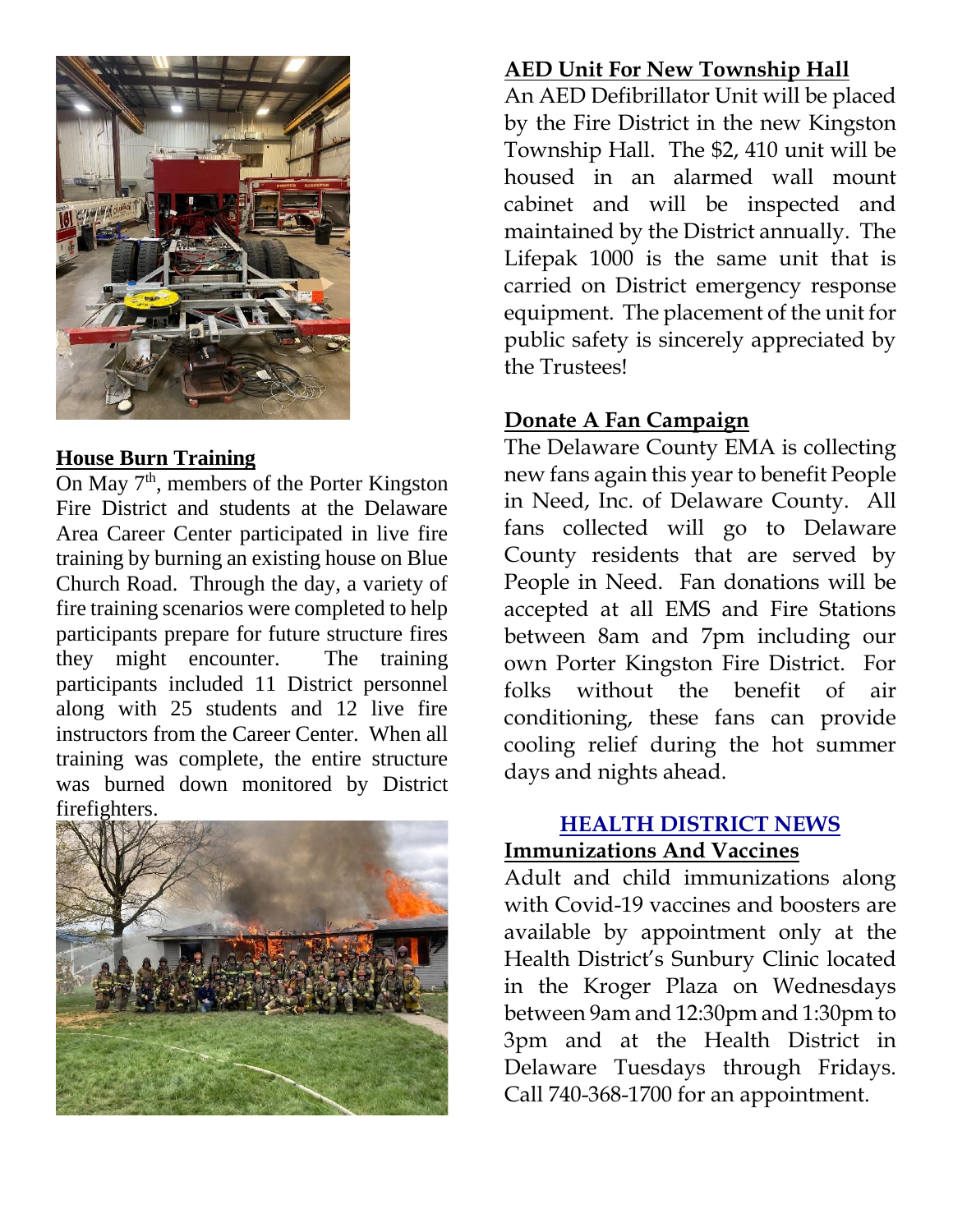### **Tick Awareness**

This is the time of year to check yourself and your children after outdoor activities to prevent tick-borne diseases. Remember to wear long pants and sleeves that are light-colored to make it easier to detect ticks. Also, wear an appropriate repellent such as DEET for skin or Picaridin to treat clothing. Visit DelawareHealth.org/pest-diseasecontrol for more information.

#### **Car Safety Seat Checks**

Eastern Delaware County residents can now use the BST&G Fire District in Sunbury to schedule a car seat safety inspection with a certified child passenger safety technician. Call the Fire District at 740-965-3841 for an appointment. In addition, free care seats and booster seats are available for eligible parents/caregivers through the Health District. To see if you qualify, visit DelawareHealth.org/car-seatsafety.

#### **Naloxone Program Available**

Naloxone is a life-saving drug that reverses opioid overdoses. The Health District can provide a free kit along with training on how to use the kit. Individuals learn about signs of overdose, risk factors of overdose, what to do during an overdose and how to administer Naloxone. For more information, contact Brittany Walling at 740-368-1700.

#### **Hazardous Waste Disposal**

Hazardous waste will be collected on June 4th from 9am to 1pm at the Delaware

County Fairgrounds, 236 Pennsylvania Avenue. Items collected include adhesives, auto fluids, batteries, fire extinguishers, fluorescent bulbs, household chemicals, paint and related materials, propane cylinders, and smoke alarms with radioactive symbol. The cost is \$20 per car and latex paint is limited to 10 cans (5-gallon containers and under). Visit DKMM.ORG or call 419-946-6400 for more information. Kelli Kincaid, Program Manager, Delaware General Health District

## **CALENDAR**

Meetings are at the Township Hall, unless noted otherwise. **Trash pickup days are Wednesday except during holiday weeks\* where Wednesday service will be performed on Thursday. \*Note Change**

| <b>Trustees Meetings</b> | June 7, 2022, 7PM      |
|--------------------------|------------------------|
|                          | July 5, 2022, 7PM      |
|                          | August 2, 2022, 7PM    |
|                          | September 6, 2022, 7PM |
|                          | October 4, 2022, 7PM   |
|                          | November 1, 2022, 7PM  |
|                          | December 6, 2022, 7PM  |

- **Zoning Commission** May 23, 2022, 7PM August 4, 2022, 7PM November 3, 2022, 7PM
- **Trash Days** May 4, 11, 18, 25 June \*2, 8, 15, 22, 29 July \*7, 13, 20, 27 August 3, 10, 17, 24, 31 September \*8, 14, 21, 28 October 5, 12, 19, 26 November 2. 9, 16, 23, 30 December 7, 14, 21, 28